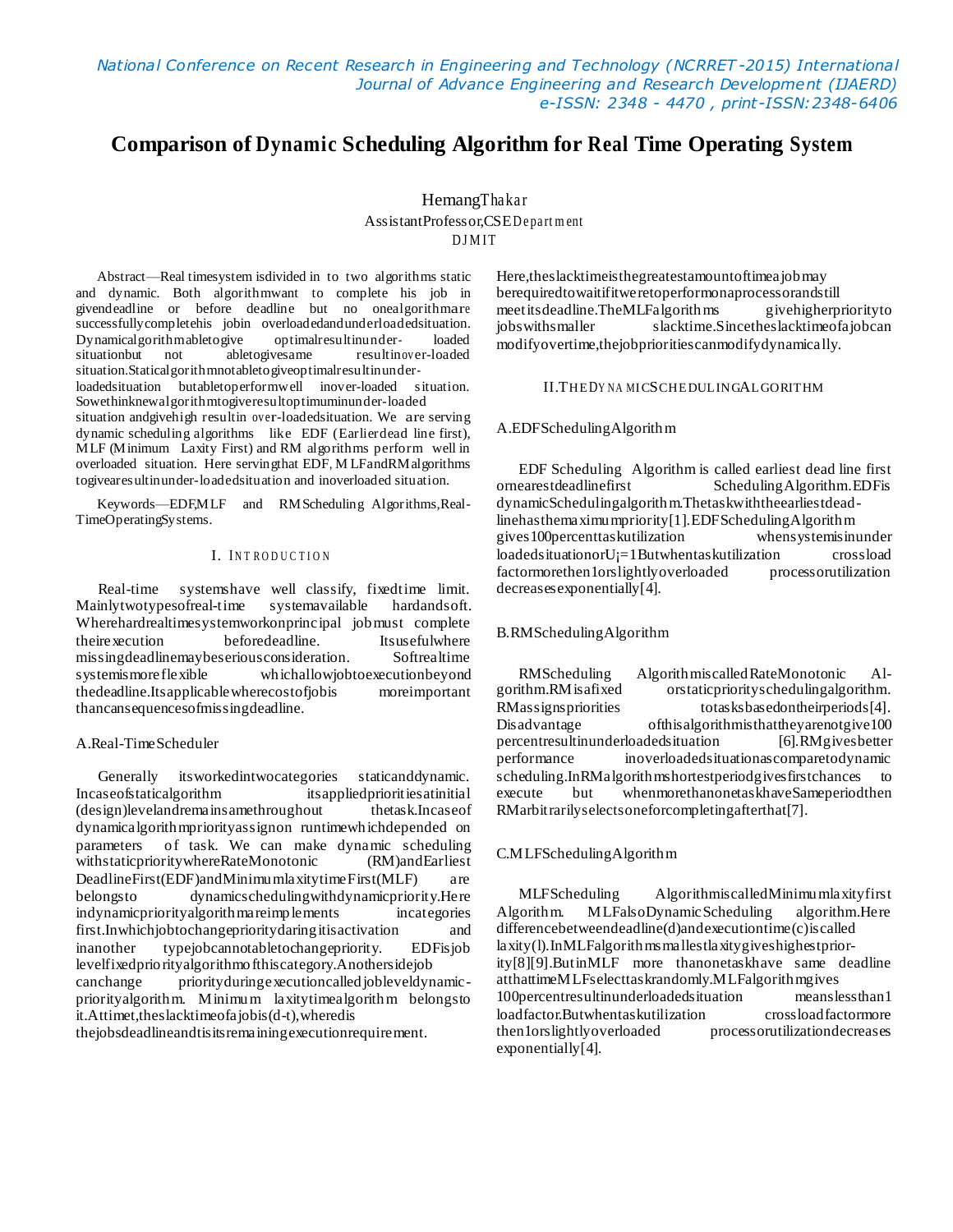# **III.SIMULATIONRESULTS**

Wearesurveyingallalgorith msinsamesimulator. Here we arecomparing for all this algorithms EDF, MLF and RM. EDF, MLFareDynamicPriorityScheduling Algorithms andRM is StaticPriorityScheduling Algorithm. WearegeneratingOne task setand task sethas 5periodictask also task setiscompile for100clockcycle.Tousethisallalgorithm wecalculate successratio(SR)andEffectiveProcessorUtilisation(EPU). 1) In Realtimeevery tasks hould be meet the redeadline. SoSuccessRatio meanscalculate howmanytaskmeetthere deadline.

Numberofiobes success fully scheduled  $SR =$ 

$$
K = \frac{1}{\text{Total number of arrive}}
$$

2) In EPU is calculate how many task can Effectively Processorareused.

$$
EPU = \frac{\mathbf{X}_{Vi}}{i \, R} \, T
$$

#### **IV.FINALRESULT**

Wehavetakenforallthis algorithms resultEDF, MLF andRM.Heretasksetstarting0.5andending1.5asshown intable 1. Wecalculate Success Ratio and Effective Processor Utilizationforallthis algorithm. Wecalculateres ultunderload EDFandMLFgives 100percentage andoverloadcondition. overloadedconditionit resultsin underloadconditionbut givespoorresultandRMdontgive100percentage resultin underloadedcondition butitgivebetterresultinoverloaded condition

Figure1showsevaluation oftheresultofSuccessRatio (SR)forEDF, MLFandRMalgorithms. Theresultsaretaken fromunder-loadedsituationtotheoverloadedsituation.

Figure2showsevaluationoftheresult ofEffectiveProces-(EPU)forEDF,MLFandRMalgorithms. sorUtilization The results are taken from under-loaded situation to the overloaded situation.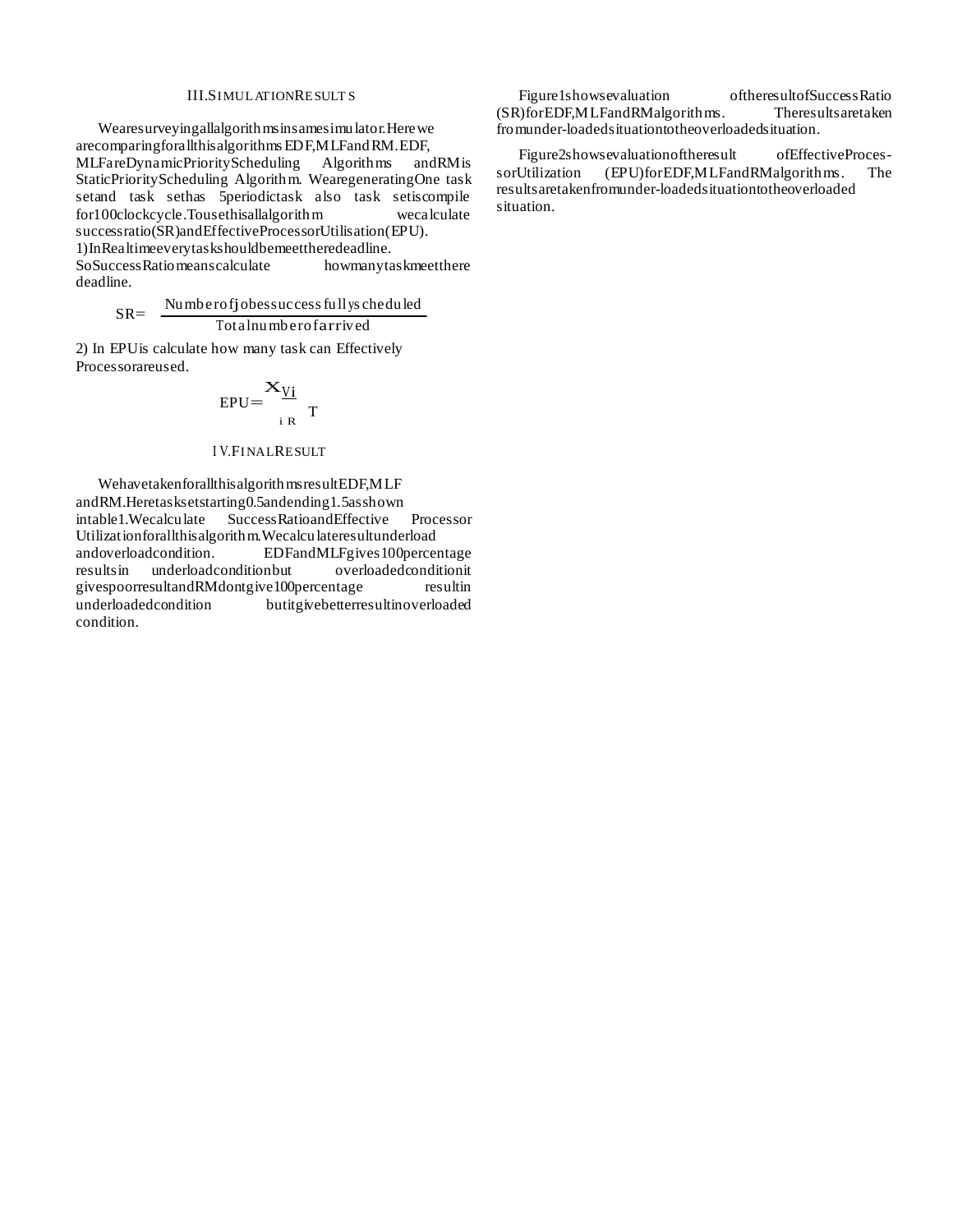|      | <b>Success Ratio</b> |            |       | <b>Effective Processor Utilization</b> |            |       |
|------|----------------------|------------|-------|----------------------------------------|------------|-------|
| Load | <b>EDF</b>           | <b>MLF</b> | RM    | <b>EDF</b>                             | <b>MLF</b> | RM    |
| 0.50 | 100                  | 100        | 100   | 51.98                                  | 52         | 51.98 |
| 0.60 | 100                  | 100        | 100   | 61.62                                  | 61.6       | 61.65 |
| 0.70 | 100                  | 100        | 100   | 71.2                                   | 70.49      | 71.15 |
| 0.80 | 100                  | 100        | 100   | 81.11                                  | 80.33      | 81.07 |
| 0.85 | 100                  | 100        | 99.79 | 85.54                                  | 85.43      | 85.42 |
| 0.90 | 100                  | 100        | 99.52 | 90.78                                  | 90.24      | 90.01 |
| 0.95 | 100                  | 100        | 97.65 | 95.53                                  | 95.71      | 92.17 |
| 1.00 | 100                  | 100        | 89.42 | 100                                    | 100        | 89.05 |
| 1.05 | 59.7                 | 35.85      | 88.9  | 53.12                                  | 35.7       | 86.86 |
| 1.10 | 29.7                 | 15.25      | 86.67 | 25.36                                  | 15.27      | 87.2  |
| 1.20 | 16.02                | 6.24       | 76.6  | 13                                     | 7.18       | 63.6  |
| 1.30 | 12                   | 4.38       | 74.36 | 9.87                                   | 5.35       | 65.16 |
| 1.40 | 9.3                  | 3.63       | 77.37 | 7.82                                   | 4.31       | 68.03 |
| 1.50 | 7.6                  | 1.59       | 77.28 | 5.87                                   | 1.92       | 66.65 |



Load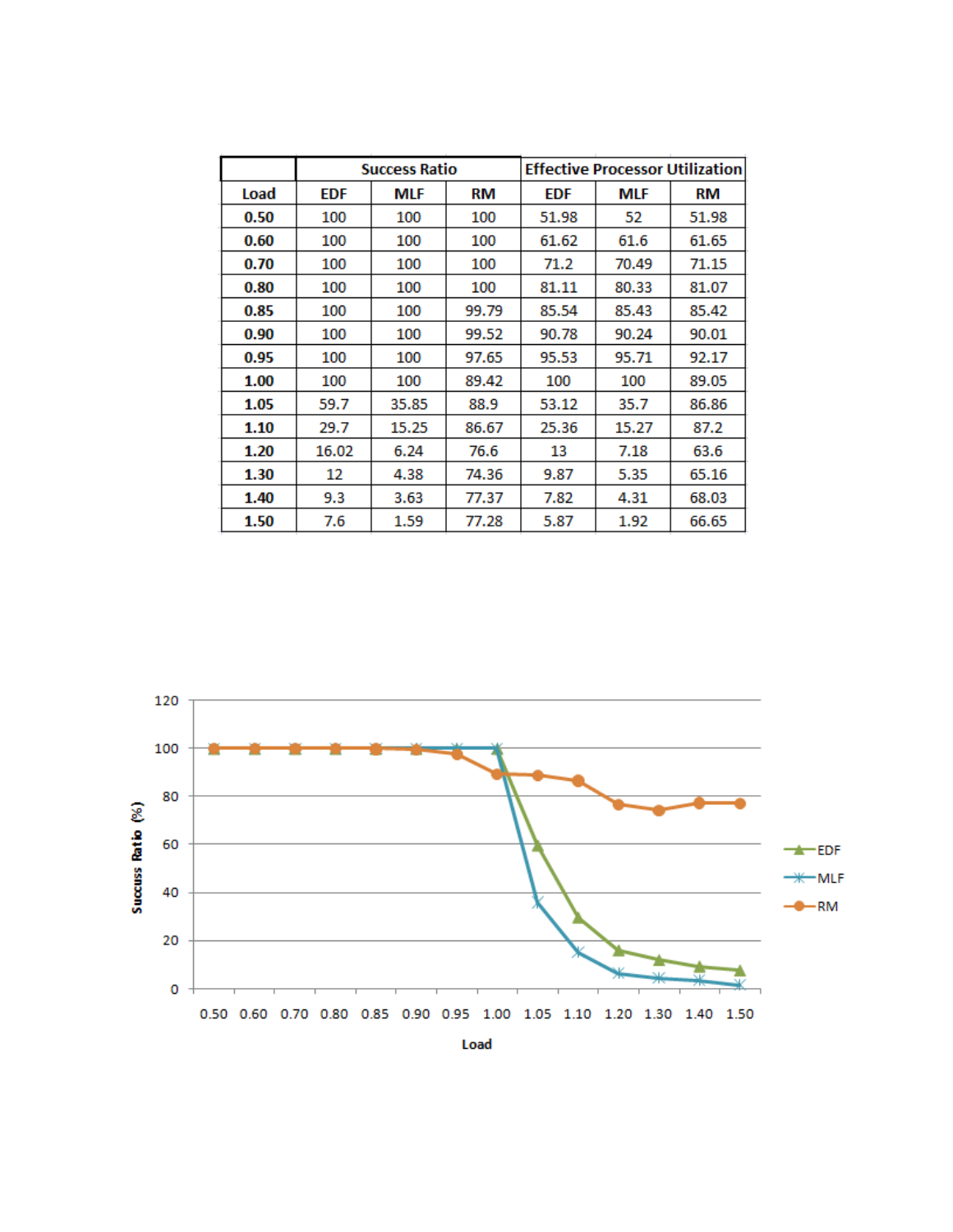

Load